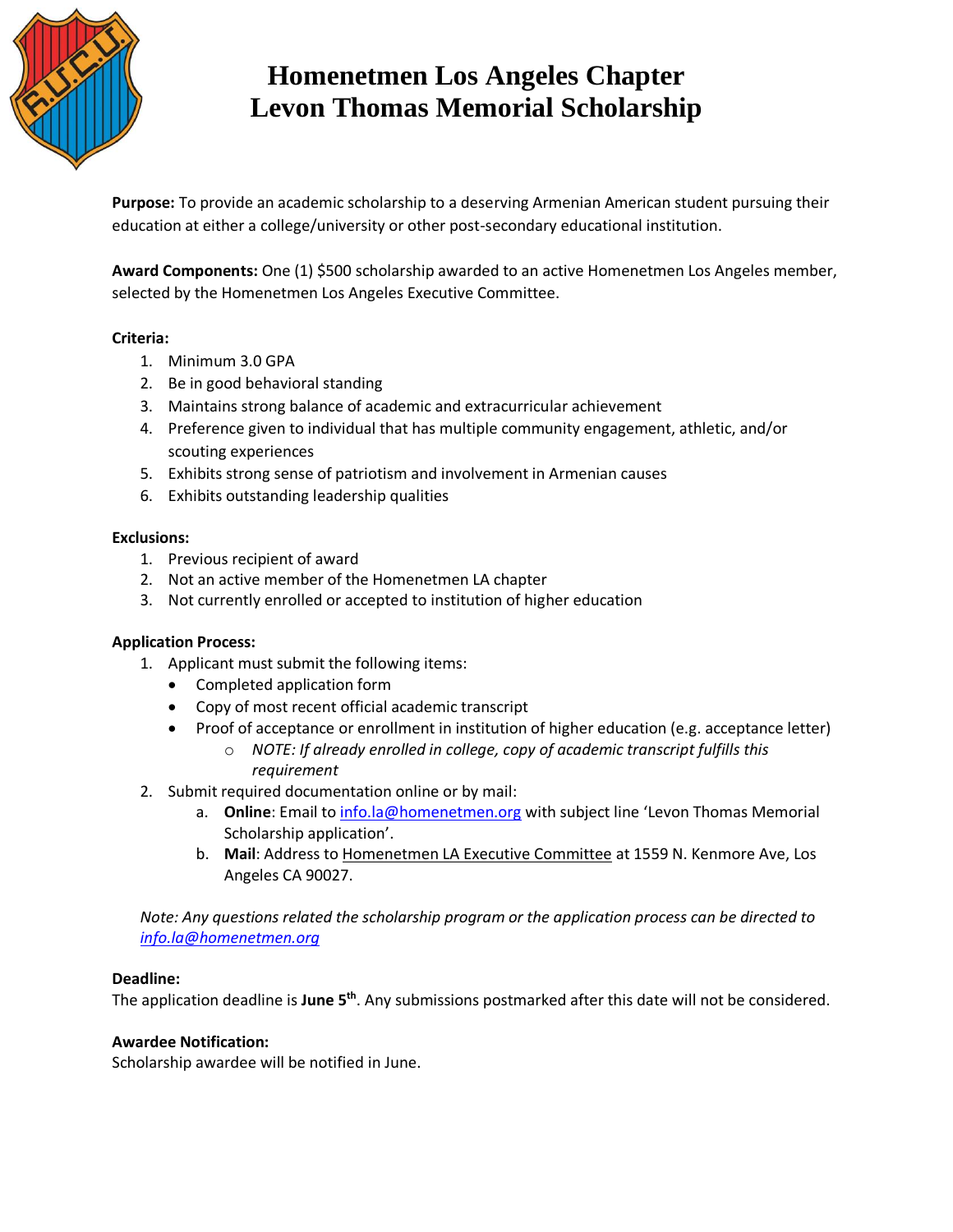

# **Homenetmen Los Angeles Chapter Levon Thomas Memorial Scholarship**

| Legal Name:                 |           |                    |                      |                         |
|-----------------------------|-----------|--------------------|----------------------|-------------------------|
|                             | Last name | First name         | M.I.                 |                         |
| Address:                    |           |                    |                      |                         |
|                             | Street    |                    | City                 | Zip                     |
| Telephone:                  |           | Email:             |                      |                         |
| Date of Birth:              | School:   |                    |                      |                         |
| Current level (circle one): |           | High School Senior | Undergaduate Student | <b>Graduate Student</b> |
| GPA (including scale):      |           |                    |                      |                         |

Answer the following 5 essay questions below (200 word limit each):

1. Briefly describe your level of participation in community service and/or other extracurricular activities (include number of months/years and average hours/week).

2. Describe a situation where you have exhibited leadership in a group setting.